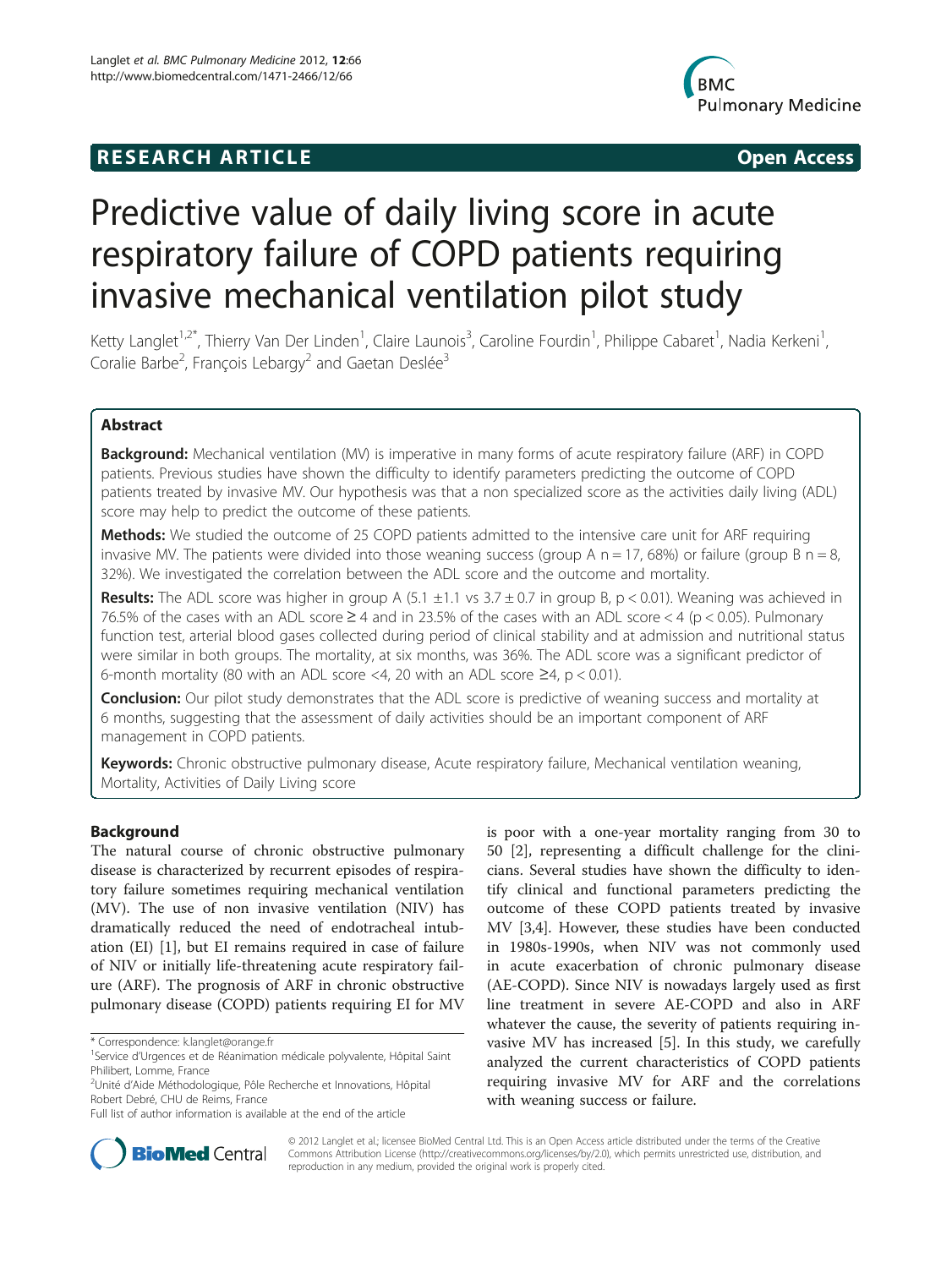Our hypothesis was that a non specialized score as the activities daily living (ADL) score may help to predict the outcome of these patients. To test this hypothesis, we conducted a pilot study to investigate the correlation between the ADL score, clinical and pulmonary function parameters, and the outcome and mortality of COPD patients requiring invasive ventilation.

# Methods

### Study design

All COPD patients with ARF admitted to the intensive care unit (ICU) of the Saint Philibert Hospital in France were considered for inclusion. The criteria of inclusion was ARF requiring EI for MV in a patient with a diagnosis of COPD based on at least one pulmonary function test (PFT) performed during a phase of clinical stability before AE-COPD. The diagnosis of COPD was established on the basis of the Global Initiative for chronic Obstructive Lung disease (GOLD) consensus statement as a ratio of forced expiratory volume in one second over forced vital capacity (FEV<sub>1</sub>/FVC) of less than 0.7 after the administration of 200 μg of salbutamol [[6\]](#page-5-0).

Exclusion criteria were neuromuscular disease, restrictive pulmonary disorder defined by PFT showing a predicted total lung capacity of less than 80%, cancer, patients without PFT values at stable state and patients improving with only NIV.

All the patients were ventilated using conventional respirators in the assist control (A/C) mode. The weaning procedure was standardized. Weaning trials were performed switching the ventilator to the pressure support ventilation mode, with a peak inspiratory pressure (PIP) between 12 to 20 cm  $H<sub>2</sub>O$  to maintain an expiratory tidal volume (Vt) about 5 ml.kg $^{-1}$ , a respiratory rate between 20 to 30/min and an arterial oxygen saturation  $(SaO<sub>2</sub>) > 93%$ . As soon as PIP reached 12 cm H<sub>2</sub>O with a good tolerance, a test of spontaneous ventilation with a T-tube was performed. In case of failure, the test was repeated every day. If the patient was able to breathe for 120 minutes without mechanical support, extubation was performed.

Patients were divided into two separate groups for data analysis, those weaned from MV (Group A), and those not weaned (Group B). Weaning success was defined as breathing autonomy during at least 48 h after extubation with  $SpO<sub>2</sub> > 90$  and the absence of signs of muscular weakness [\[7](#page-5-0)]. Weaning failure was defined as death while on MV or failure to be disconnected from the respirator despite repeated weaning trials during at least 30 days [\[8\]](#page-5-0).

#### Mechanical ventilation

NIV was used before intubation in 20 patients (80%). Immediate EI for MV was performed in 5 patients (20%) because of comatose  $(n = 4)$  or near fatal acute

respiratory failure with tachypnea and paradoxal breathing  $(n = 1)$ . When used, initial NIV was performed in pulmonary medicine unit  $(n = 2, 10\%),$ emergency unit (n = 12, 60%) or ICU (n = 6, 30%). NIV was performed using conventional respirators: Legendair® (Airox), Evita® (Dräger) or Engström® (General Electric) in the PIP + positive expiratory pressure (PEP) mode with a naso-buccal mask. The failure of the non invasive approach was related to exhaustion  $(n = 15, 75\%)$ , occurrence or persistence of coma  $(n = 5, 25\%)$ , or intolerance of NIV with major anxiety, agitation, or vomitis  $(n = 3, 15\%)$ . In invasive approach, all patients were ventilated with Evita® or Engström® in the A/C mode. The median length of invasive MV was 9 days (2–90) in Group A, and 20 days  $(8-42)$  in Group B  $(p = 0.04)$ . In group A, a tracheotomy was performed in 3 patients.

#### Data collection

At inclusion, demographic data (age, sex, weight, height, body mass index), nutritional risk index (NRI), albumin, prealbumin, arterial blood gases, echocardiographic results for left ventricular ejection fraction (LVEF) and systolic pulmonary arterial pressure (PAPs) and the simplified acute physiology score  $(SAPS_{II})$  were systematically recorded. Daily activity was assessed at admission using the activities of daily living score (ADL) [\[7](#page-5-0)]. This score is based on 6 criteria: 1) bathing with sponge, bath, or shower, 2) dressing, 3) toilet use, 4) transferring (in and out of bed or chair), 5) urine and bowel continence, 6) eating. The index ranks adequacy of performance in these six functions with a yes/no score for each of the six functions. A score of 6 indicates full function, 4 indicates moderate impairment, and 2 or less indicates severe functional impairment.

Initial use of NIV, cause of acute respiratory failure (acute bronchitis, pneumonia, pulmonary embolism...), Logistic Organ Dysfunction System (LODS) score and all medical events occurring during hospitalization (toxic shock, nosocomial infections, respect of nutritional target, curare using) were recorded. Weaning success or failure and its term were noted.

The PFT and arterial blood gases obtained from a phase of clinical stability before ARF were also recorded.

The study was approved by the Institutional Review Board at the University Hospital of Reims (France), and patient consent was waived.

Two authors (K Langlet and G Deslee) had full access to all the data in the study and take responsibility for the integrity of the data and the accuracy of the data analysis, including and especially any adverse effects.

#### Data analysis

The Kaplan-Meier method was used to analyse survival. Statistical analysis to compare the difference between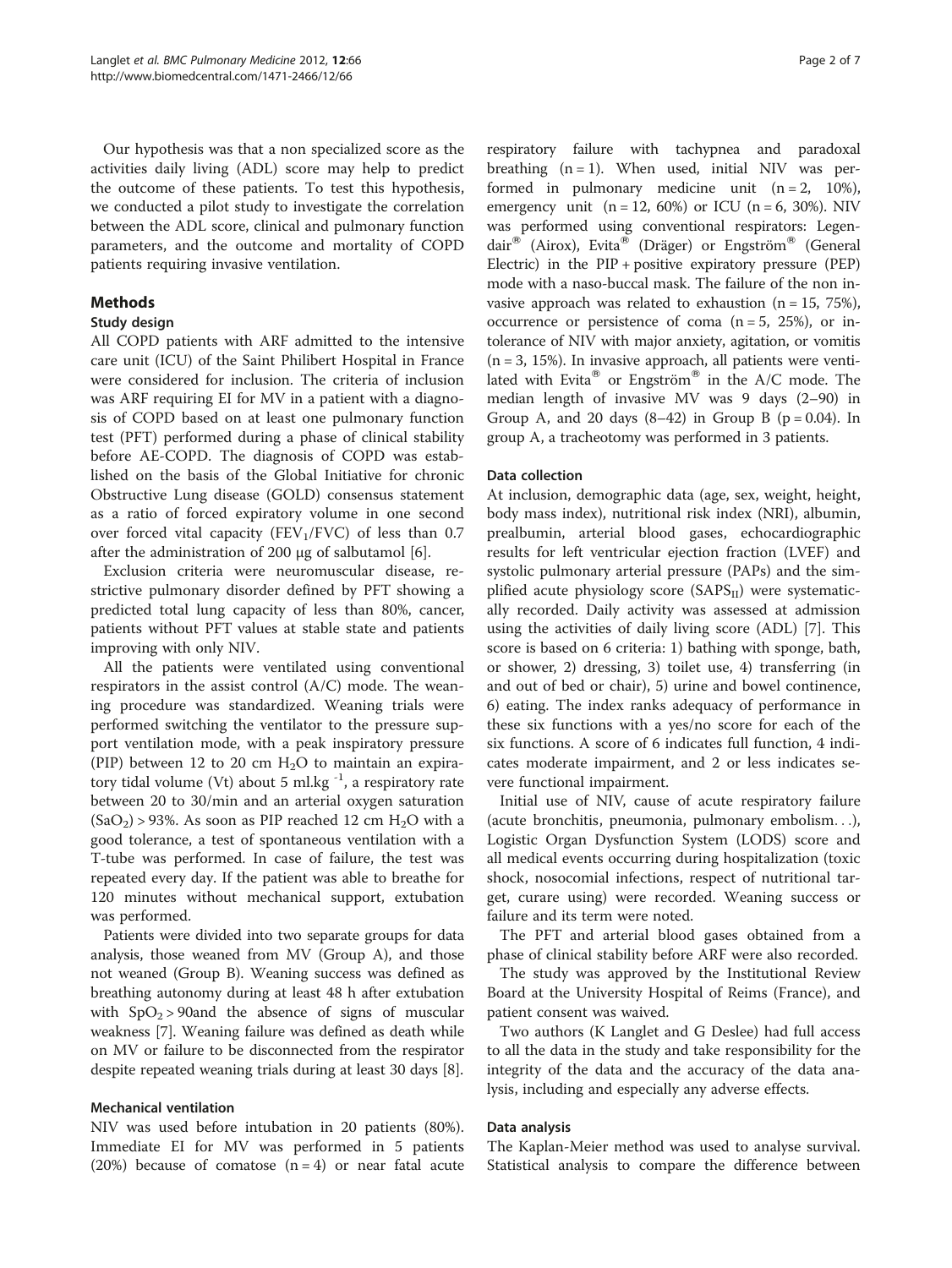the "weaned" and "not weaned" group was performed using Fischer Test, Kruskal-Wallis test, Spearman and Tau Kendall test. This statistical analysis was retrospective.

A p-value of less 0.05 was considered significant.

# Results

# Patients

Between January 2008 to January 2010, 53 patients were admitted in the intensive care unit (ICU) of the Saint Philibert Hospital in France for ARF. Seven patients (13.2%) improved with NIV and were not intubated. Among the 46 patients requiring invasive MV, 9 (19.5%) were excluded because of a restrictive pulmonary disorder related to obesity  $(n = 7, 78%)$  or tuberculosis sequelae  $(n = 2, 22\%)$ . Twelve patients  $(26\%)$  were excluded because of absence of PFT performed before admission in ICU, then the diagnosis of COPD before respiratory failure was not possible to establish. Therefore, 25 patients were considered in the data analysis (Figure 1). The characteristics of the patients included are presented in Table [1](#page-3-0). Failure to wean occurs in 32% of patients  $(n = 8)$ . The median age was 68 years (49– 81), there were 24% of females and 76% of males. Median  $SAPS<sub>II</sub>$  was 39 (22–79). Median ADL score was 3.7. The severity of COPD according to GOLD was a follows: 46% GOLD IV (very severe), 16% GOLD III (severe), 38% GOLD II (moderate). Median ratio PaO<sub>2</sub>/ FiO<sub>2</sub> was 220 (22–250). Median pH at admission was 7.25 (7.07-7.39), median  $PCO<sub>2</sub>$  was 75 mmHg (50–114). The mains causes of respiratory failure were acute bronchitis  $(n = 12, 48\%)$ , pneumonia  $(n = 9, 36\%)$  and pulmonary embolism (n = 2, 8%). Median BMI was 25 kg /m<sup>2</sup> (18–37). Median NRI was 82.9 (66–102). According to these results, 92% of the patients were undernourished and 56% had malnutrition.

## Prognosis factors

Next, we investigated the relationships between demographic characteristics, PFT, arterial blood gas, causes of respiratory failure, nutritional status, corticosteroids treatments, cardiac assessment and the probability for the patient to be weaned (Group A) or not (Group B) from MV (Table [1](#page-3-0)). In this study, the only variable which was correlated with weaning success was the ADL score  $(respectively 5.1 \pm 1.1 \text{ versus } 3.7 \pm 0.7 \text{ p} < 0.01)$ (Figure [2A\)](#page-4-0). Interestingly, weaning was achieved in 76.5% of the cases with an ADL score ≥ 4 and in 23.5% of the cases with an ADL score  $<$  4 (p  $<$  0.05) (Figure [2B](#page-4-0)).

Next, we investigated the relationships between the occurrence of nosocomial infections, failure of organs, curare use and the probability for the patient to be weaned. 11.8% of patients in group A were treated by curare, 12.5% in group B, the difference was no significant. The rate of nosocomial infection was significantly higher in the group B ( $p < 0.01$ ), whereas organs failure and the use of curare did not reach statistical significance. Nosocomial infections were pneumonia  $(n = 5)$ , 50%), urinary infections  $(n = 3, 30%)$  and bacteraemia  $(n = 2, 20\%)$ . The most frequently identified pathogens were Pseudomonas aeruginosa (n = 4, 40%), Escherichia  $\text{coli}$  (n = 3, 30%), Staphylococcus aureus and Staphylococcus epidermidis ( $n = 2$ , 20%).

#### Long-term outcome

Informations regarding survival and the ADL score were collected by phone six months later. Survival data in the

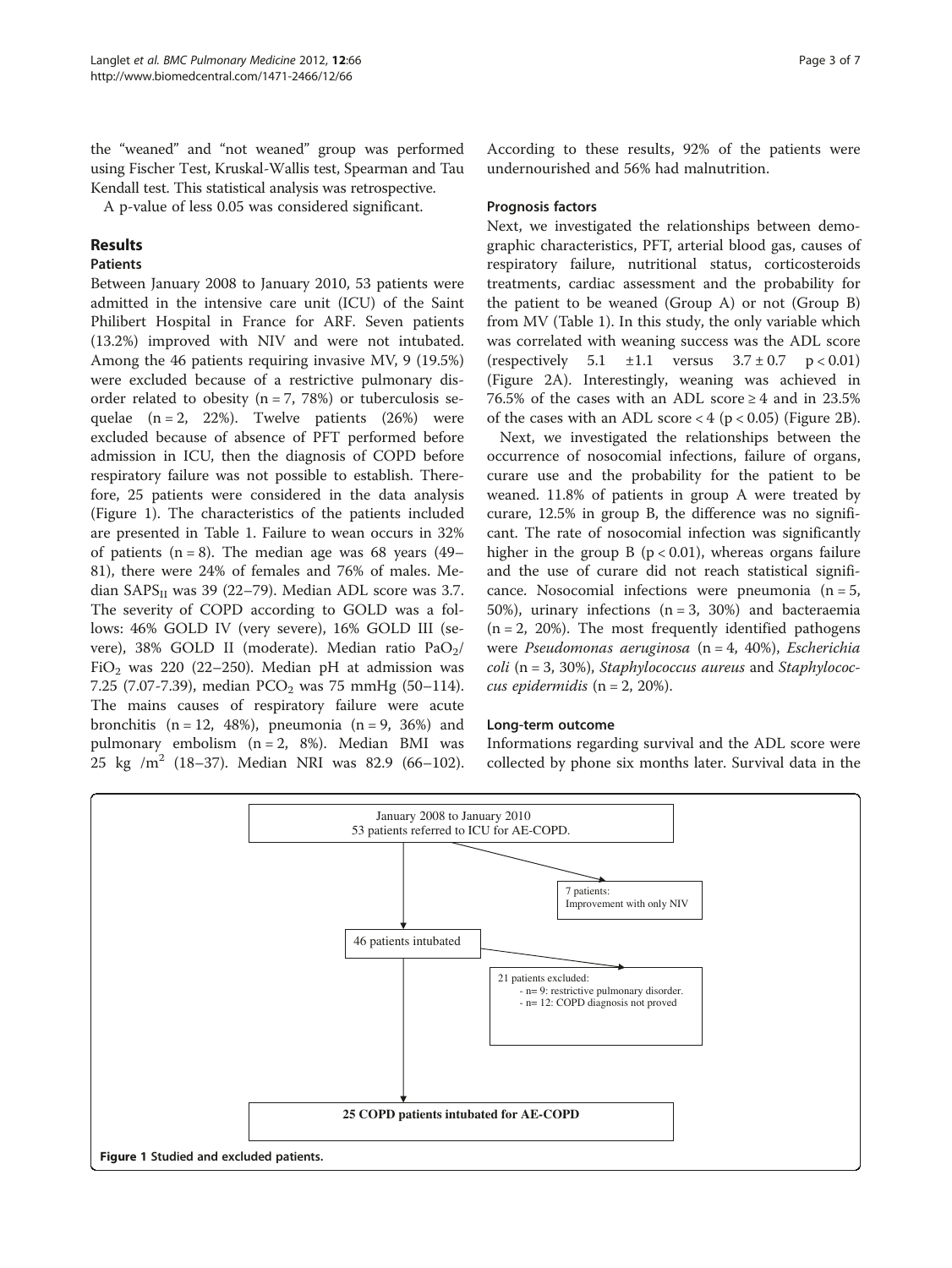|                                                       | Total ( $n = 25$ ) | Group A $(n = 17)$ <sup>a</sup> | Group B $(n = 8)$ <sup>a</sup> | P     |
|-------------------------------------------------------|--------------------|---------------------------------|--------------------------------|-------|
|                                                       |                    | Weaned                          | not weaned                     |       |
| <b>General characteristics</b>                        |                    |                                 |                                |       |
| Age,yr b                                              | 68 [49-81]         | 68 [49-81]                      | 68.5 [51-77]                   | 0.52  |
| M/F                                                   | 19/6               | 13/4                            | 6/2                            | 0.68  |
| SAPS $\mathsf{I}^{\mathsf{b}}$                        | 39 [22-79]         | 39 [28-79]                      | 38.5 [22-69]                   | 0.69  |
| Pulmonary status during a phase of clinical stability |                    |                                 |                                |       |
| $FEV1$   $b$                                          | 0.66 [0.220-2.50]  | 0.710 [0.220-2.50]              | 0.630 [0.32-1.47]              | 0.60  |
| FEV <sub>1</sub> predicted b                          | 30 [11-80]         | $31$ [11-80]                    | 26.5 [15-50]                   | 0.33  |
| PaO <sub>2</sub> mmHg b                               | 69 [41-95]         | 69 [50-95]                      | 69 [41-86]                     | 0.52  |
| PaCO <sub>2</sub> mmHg <sup>b</sup>                   | 49 [30-91]         | 48 [30-91]                      | 54 [40-61]                     | 0.37  |
| pH <sup>b</sup>                                       | 7.40 [7.28-7.50]   | 7.40 [7.33-7.50]                | 7.38 [7.28-7.45]               | 0.84  |
| Arterial blood gases at admission                     |                    |                                 |                                |       |
| $PaO2/FiO2$ <sup>b</sup>                              | 220 [22-250]       | 220 [22-250]                    | 157 [120-250]                  | 0,57  |
| PaCO <sub>2</sub> mmHg $b$                            | 75 [50-114]        | 74.5 [56-114]                   | 76 [50-102]                    | 0,46  |
| $\,$ pH $^{\rm b}$                                    | 7.25 [7.07-7.39]   | 7,29 [7.07-7.37]                | 7,24 [7.08-7.39]               | 0.49  |
| Cardiac echography at admission                       |                    |                                 |                                |       |
| LVEF <sup>b</sup>                                     | 60 [30-70]         | 60 [40-70]                      | 50 [30-65]                     | 0.26  |
| PAPs <sup>b</sup>                                     | 45 [25-80]         | 45 [25-65]                      | 50 [30-80]                     | 0.45  |
| Cause of respiratory failure                          |                    |                                 |                                |       |
| Acute exacerbation <sup>a</sup>                       | 12 (48%)           | 8 (47%)                         | 4 (50%)                        | 0.63  |
| Pneumonia <sup>a</sup>                                | 9(36%)             | 5 (30%)                         | 4 (50%)                        | 0.37  |
| Pulmonary embolism <sup>a</sup>                       | 2(8%)              | 2 (11.5%)                       | $0(0\%)$                       | 0.43  |
| Other <sup>a</sup>                                    | 2(8%)              | 2 (11.5%)                       | $0(0\%)$                       | 0.43  |
| <b>Nutritional status</b>                             |                    |                                 |                                |       |
| BMI <sup>b</sup>                                      | 25 [18-37]         | 25 [19-36.7]                    | 25 [18-37]                     | 0.86  |
| NRI <sup>b</sup>                                      | 82.9 [66-102]      | 82.8 [66-93]                    | 80.4 [73-102]                  | 0.73  |
| Albumin <sup>b</sup>                                  | 27 [20-38]         | 27 [20-34]                      | 27.5 [21-38]                   | 0.49  |
| Prealbumin <sup>b</sup>                               | 195 [74-400]       | 215 [130-400]                   | 164 [74-337]                   | 0.50  |
| Corticoïds <sup>a</sup>                               | 3 (12%)            | 2 (11.8%)                       | 1(12.5%)                       | 0.72  |
| ADL score <sup>c</sup>                                | $4.6 \pm 1.1$      | $5,1 \pm 1.1$                   | $3.7 \pm 0.7$                  | 0.006 |

<span id="page-3-0"></span>

|        | Table 1 Comparison of simple parameters recorded before endo-tracheal intubation in weaned and not weaned |  |  |  |  |  |
|--------|-----------------------------------------------------------------------------------------------------------|--|--|--|--|--|
| groups |                                                                                                           |  |  |  |  |  |

<sup>a</sup> data are expressed as numbers (%); <sup>b</sup> data are expressed as median [minimum – maximum] <sup>c</sup>: mean ± SD.

 $M$  male,  $F$  female.

weaned group and not weaned group are shown in Figure [3](#page-4-0). At six months, the overall rate of mortality was 36%. All the patients of group B died within 42 days after ICU admission with a median delay of 22 days (8– 42). No patient died after weaning during the hospitalization in ICU. One patient was readmitted in ICU within 6 months for AE-COPD and died during this hospitalization. 41% of the surviving patients were readmitted for AE-COPD in pulmonary medicine unit within 6 months. 12% of the patients have been hospitalized in rehabilitation centre before being discharged at home. 18% were treated by nocturnal non invasive ventilation at home at 6 months. The median ADL score of

surviving patient was performed at six months (5.1 versus 4.3,  $p \le 0.05$ ).

The predictive factors of mortality at 6 months were the ADL score at admission (ADL  $\leq 4$ , p = 0.014) and nosocomial infection ( $p = 0.008$ ).

#### **Discussion**

This prospective observational long-term monocenter study analysed the predictive factors of ventilator weaning and mortality in a series of 25 COPD patients with ARF requiring EI for mechanical ventilation. Our results demonstrated that a low ADL score  $(\leq 4)$  at admission correlates with the risk of weaning failure and mortality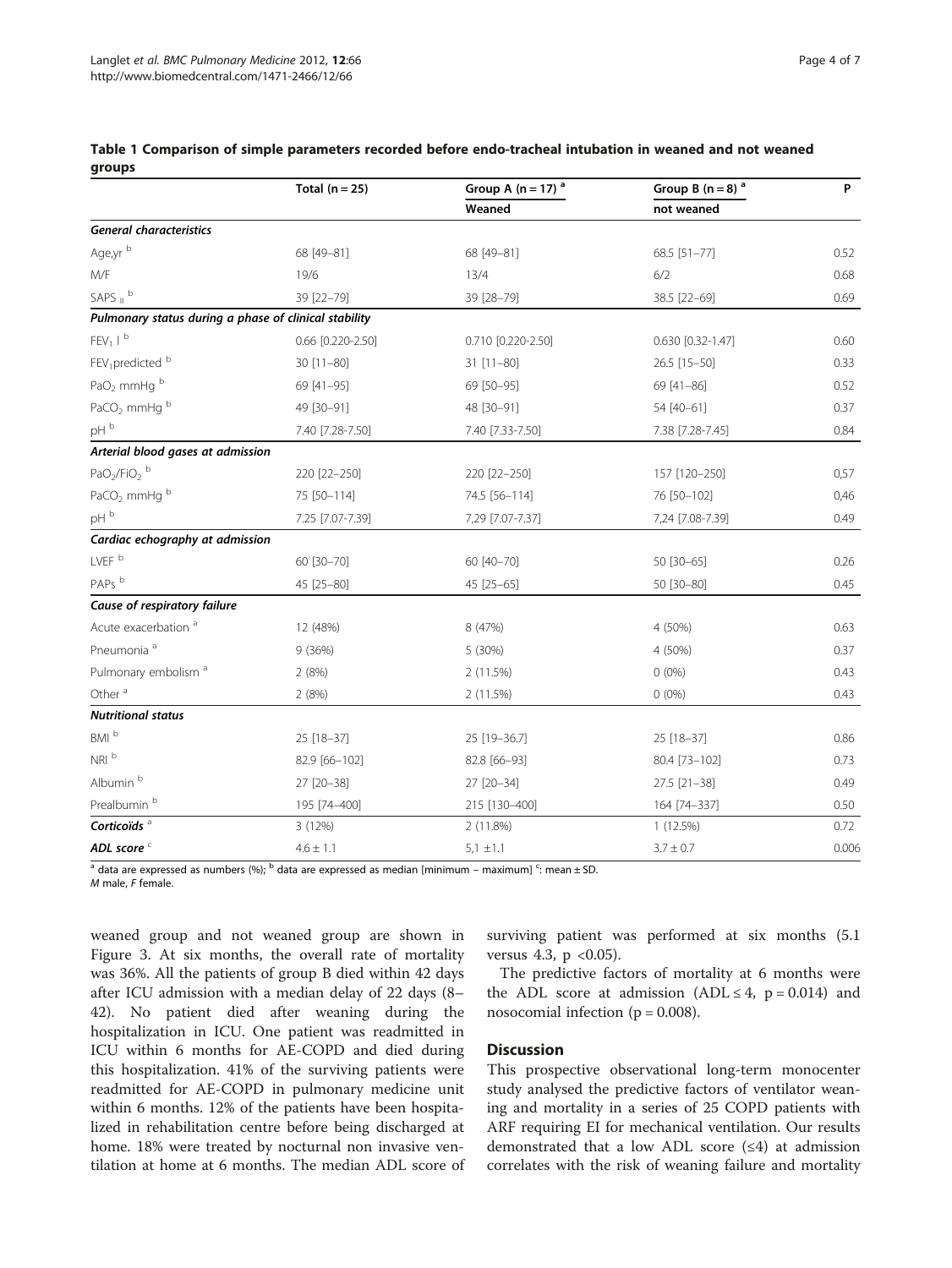<span id="page-4-0"></span>

at 6 months. Our study did not identify any other simple clinical, functional or biological parameters at admission associated with the risk of weaning failure or mortality.

In our study, the diagnosis and the severity of COPD were very carefully investigated and were based on PFT results obtained at stable state before admission in ICU, allowing to exclude other causes of chronic respiratory diseases than COPD. Moreover, the same type of treatment, mechanical ventilation and respirator weaning procedure were applied to all patients in this monocenter study. Most of the patients (80%) had been treated by NIV before intubation as currently recommended [\[9](#page-6-0)]. The intubation for MV was based on definite clinical and blood gas criteria which were correlated with a high rate of NIV failure (respiratory frequency >35/mn,  $pH < 7.25$  at admission [[10\]](#page-6-0), coma [[11](#page-6-0)]). None of the patients was weaned within the first 48 h, suggesting that the indication of intubation was appropriate. The nutritional status was very precarious with 92undernourished



and 56with malnutrition. The degree of denutrition is more important in our series than in other studies published before the use of NIV [\[2](#page-5-0)-[4\]](#page-5-0), which could be related to the selection of more severe patients not responding to NIV in our study.

The prognosis of patients with ARF requiring EI for mechanical ventilation is poor. In this study, the mortality rate at 6 months is of 36%, which is in accordance with previous series [[2-4](#page-5-0)]. Of notes, almost all the patients (8/9) are died not weaned. Several explanations can be proposed to account for difficulties of weaning and mortality: terminal stage of respiratory insufficiency, impaired pulmonary function, muscular weakness, hypercapnia [\[12](#page-6-0)-[14](#page-6-0)]. However, the prediction of outcome after invasive mechanical ventilation of COPD patients remains a difficult challenge. The value of  $FEV<sub>1</sub>$ as predictor of weaning difficulties has been investigated in different studies with different results. Menzies and al [[3\]](#page-5-0) showed a significant correlation between weaning difficulties and mortality at one year and  $FEV<sub>1</sub>$  impairment, whereas other studies did not find any correlation with  $FEV<sub>1</sub>$  [\[15\]](#page-6-0). In our study, we did not find any correlation between  $FEV_1$  or any clinical or functional data at inclusion and the outcome COPD patients treated by invasive MV. Menzies and al [\[3](#page-5-0)] showed that a model involving eight parameters (fever,  $FEV<sub>1</sub>/FVC$ , age, premorbid hypercapnia, hyperleukocytosis, number of previous intubation, low-flow oxygen treatment, plasma protein level) was able to predict outcome in 78of AE-COPD treated by invasive mechanical ventilation.

We found an association between weaning failure and nosocomial infection. However, it must be pointed out that this does not imply a causal relationship. It can be assumed that patients who fail to wean have an increased duration of MV and require higher levels of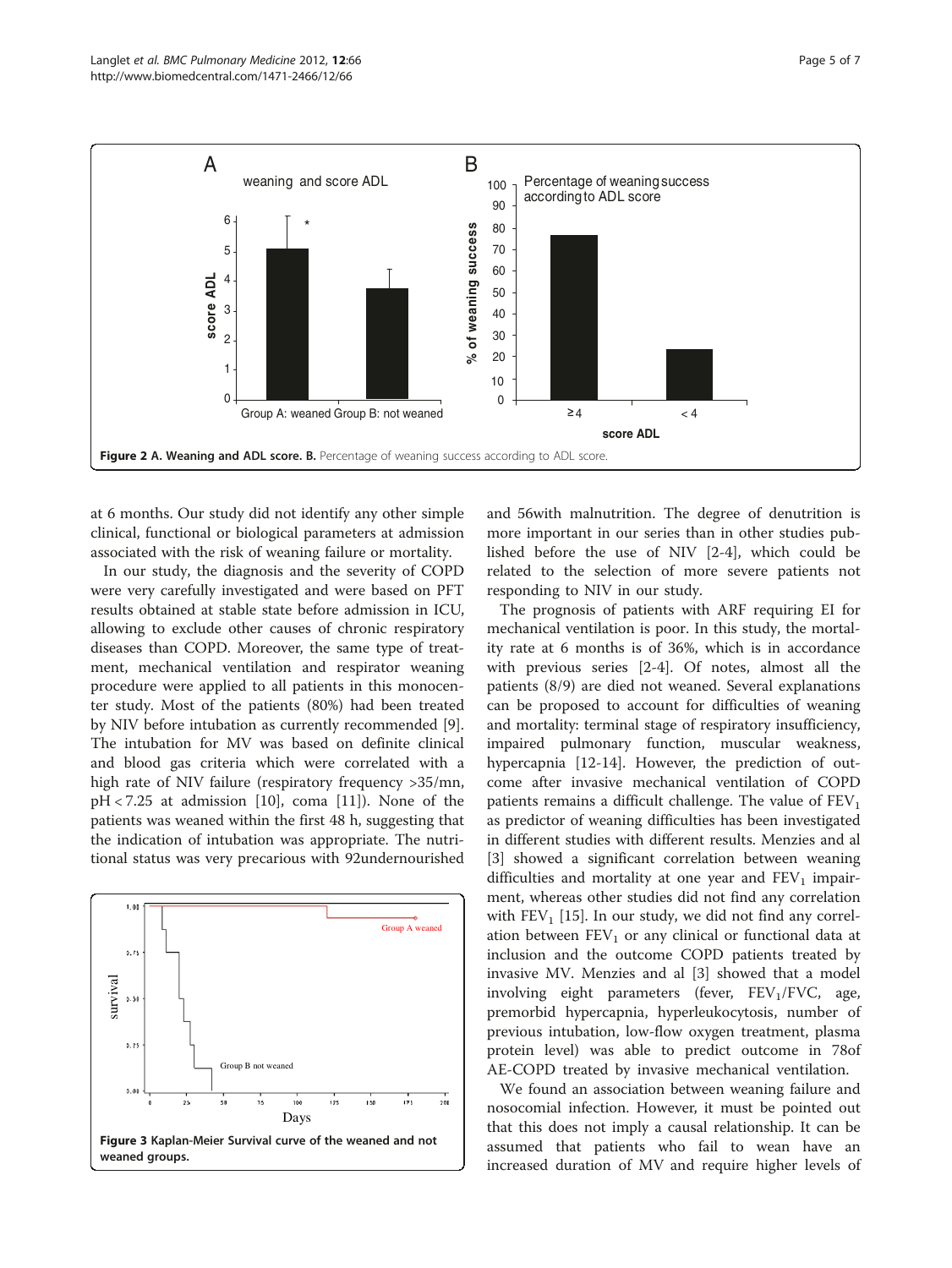<span id="page-5-0"></span>sedation. Moreover, the risk for nosocomial infection may be a consequence of poor status at admission. In this study, the occurrence of nosocomial infection associated with failure organs led to stop active therapy. The do-not-resuscitate decision was warranted by the reject or the disability to perform a tracheotomy. Almost all patients (8/9), who failed to wean died and no patient has been stabilized by chronic intermittent ventilation.

The use of curare might be responsible of more frequent failure of weaning, even if it is not statistically significant in our study involving a limited number of patients. The use of curare is more frequent when the situation is more severe, leading to a potential bias as for its association with the failure of weaning. Nevertheless, toxicity of curare on neuromuscular function is known, slowing the weaning, especially when they are used for a long time.

In our study, the only parameter identified at admission as predictive factor of both weaning success and long-term survival was the premorbid level of activity assessed by the ADL score. An ADL score  $\geq 4$  was associated with 76.5of weaning success, whereas an  $ADL < 4$ was associated with only 23.5of weaning success. Interestingly, a low ADL score  $(ADL < 4)$  was also a strong predictor of mortality at 6 months. As suggested by other studies, the premorbid level of activity is influenced by many factors involving clinical and functional parameters but also unmeasurable factors such as motivation, family support or other psychosocial factors [3,[16\]](#page-6-0). It must be pointed out that the ADL score investigated in this study is a very simple and easy-to-use score in clinical practise. However, our study has several limitations which do not permit to come to a definitive conclusion regarding the interest of the ADL score in clinical practise. The number of patients included in this monocenter study is small and our results have to be confirmed in additional larger multicenter studies. Moreover, the rate of 23.5of weaning success in patients with a low ADL score  $(\leq 4)$  reported in this study is not ethically acceptable to be used as a single parameter in the decision to use or not EI in ARF of COPD patients requiring invasive MV.

# Conclusion

Our prospective monocenter study involving 25 consecutive ARF in COPD patients requiring invasive MV confirmed the difficulty to determine predictive factors of success or failure of weaning and mortality. At admission, only the ADL score was predictive of weaning success and mortality at 6 months. Our results suggest that the assessment of daily activities should be an important component of ARF management in COPD patients. This work is a pilot study and further studies are needed to investigate the ADL score and other potentially more accurate scores of daily activities in clinical practice.

#### Abbreviations

A/C mode: Assist Control mode; ADL score: Activities Daily Living score; AECOPD: Acute Exacerbations of Chronic Obstructive Pulmonary Disease; BMI: Body Mass Index; COPD: Chronic Obstructive Pulmonary Disease; EI: Endotracheal intubation: FEV<sub>1</sub>: Forced Expiratory Volume in one second: FVC: Forced Vital Capacity; GOLD: Global Initiative for chronic Obstructive Lung Disease; ICU: Intensive Care Unit; LODS: Logistic Organ Dysfunction System; LVEF: Left Ventricular Ejection fraction; MV: Mechanical ventilation; NIV: Non Invasive Ventilation; NRI: Nutritional Risk Index; PAPs: Systolic Pulmonary Arterial Pressure; PEP: Positive Expiratory Pressure; PFT: Pulmonary Function Test; PIP: Peak Inspiratory Pressur; SAPS<sub>II</sub>: Simplified Acute Physiology Score 2; Vtm: tidal Volume.

#### Competing interest

None of the authors of the present manuscript have a commercial or other association that might pose a competing interest.

#### Authors' contributions

KL, VT, FC, CP, KN, BC, Fl and GD conceived the study. KL acquired data. CB performed the statical analysis. KL and GD drafted the manuscript. All authors read and approved the manuscript prior to submission.

#### Acknowledgements

We thank the personnel of the department of the Department of Intensive Care Unit of the Saint Philibert Hospital of Lomme for the selection and clinical/functional assessment of the patients.

#### Author details

<sup>1</sup>Service d'Urgences et de Réanimation médicale polyvalente, Hôpital Saint Philibert, Lomme, France. <sup>2</sup>Unité d'Aide Méthodologique, Pôle Recherche et Innovations, Hôpital Robert Debré, CHU de Reims, France. <sup>3</sup>Service de Pneumologie, INSERM UMRS 903, Hôpital Maison Blanche, CHU de Reims, France.

#### Received: 5 June 2012 Accepted: 20 September 2012 Published: 18 October 2012

#### References

- 1. Ram FS, Picot J, Lightowler J, Wedzicha JA: Non invasive positive pressure ventilation for treatment of respiratory failure due to exacerbations of chronic obstructive pulmonary disease. Cochrane Database Syst Rev 2004, CD 004104.
- 2. Nava S, Rubini F, Zanotti E, Ambrosino N, Bruschi C, Vitacca M, Fracchia C, Rampulla C: Survival and prediction of successful ventilator weaning in COPD patients requiring mechanical ventilation for more than 21 days. Eur Respir J 1994, 7(9):1645–1652.
- 3. Menzies R, Gibbons W, Goldberg P: Determinants of weaning and survival among patients with COPD who require mechanical ventilation for acute respiratory failure. Chest 1989, 95(2):398–405.
- Kaelin RM, Assimacopoulos A, Chevrolet JC: Failure to predict six-month survival of patients with COPD requiring mechanical ventilation by analysis of simple indices. A prospective study. Chest 1987, 92(6):971–978.
- Carlucci A, Delmastro M, Rubini F, Fracchia C, Nava S: Changes in the practice of non–invasive ventilation in treating COPD patients over 8 years. Intensive Care Med 2003, 29(3):419–425.
- 6. Pauwels RA, Buist AS, Calverley PMA, Jenkins CR, Hurd SS: Global strategy for the diagnosis, management and prevention of COPD: NHLBI/WHO Global Initiative for Chronic Obstructive Lung Disease (GOLD) Workshop Summary. Am J Resp Crit Care Med 2001, 163(5):1256–1276. Updated 2007.
- Katz S, Ford AB, Moskowitz RW, Jackson BA, Jaffe MW: Studies of illness in the aged. The index of ADL: a standardized measure of biological and psychosocial function. JAMA 1963, 185:914–919.
- 8. Société de réanimation de langue française: Sevrage de la ventilation mécanique (à l'exclusion du nouveau-né et du réveil d'anesthésie). XXIème conférence de consensus de la SRLF. Reanimation 2001, 10:697–698.